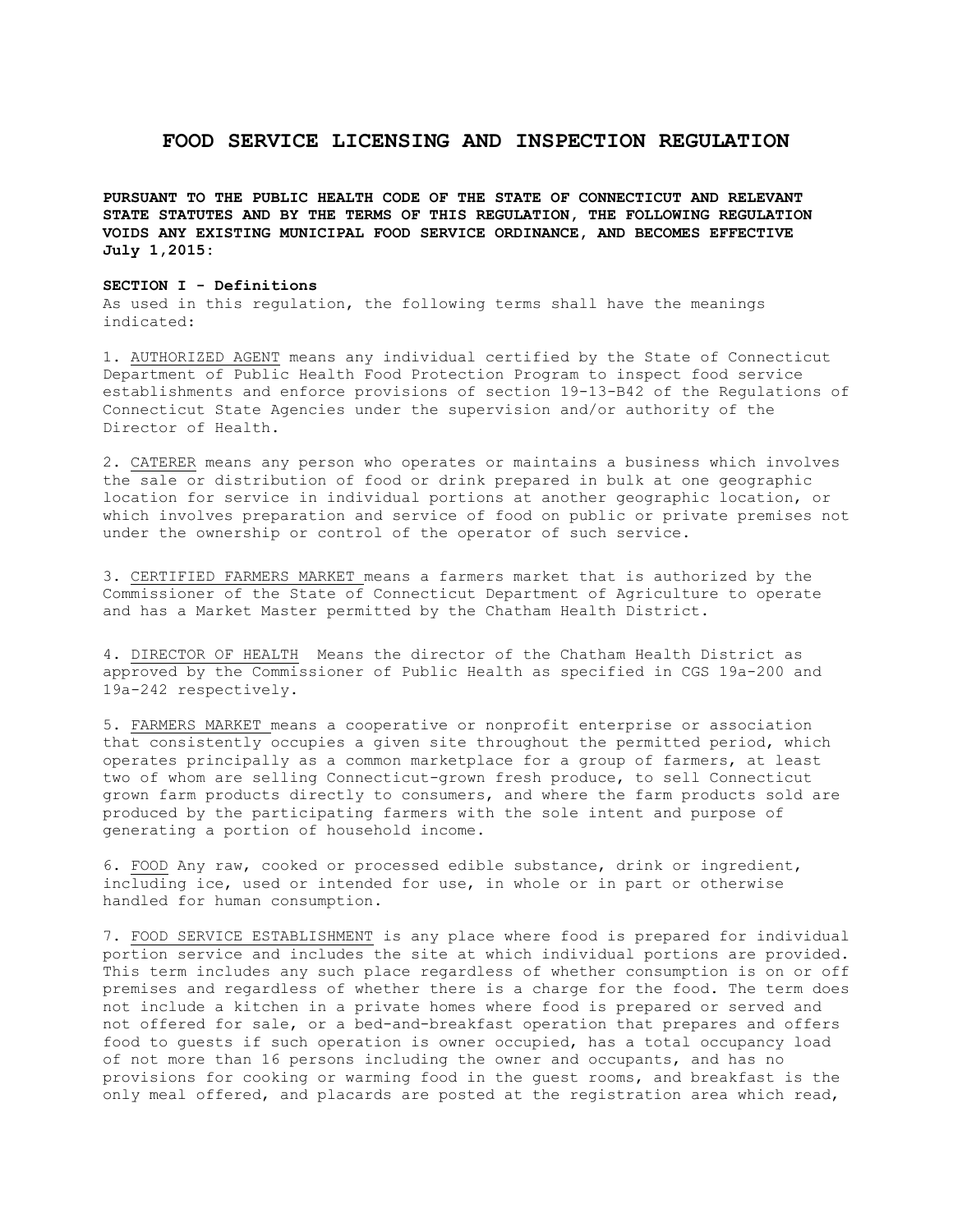"this establishment is exempt from section 19-13-B42 of the regulations of the public health code".

8. HAZARD ANALYSIS is an evaluation of food handling operations to identify points of potential product contamination and an assessment of the adequacy of hot processing and hot and cold storage methods for foods.

9. MARKET MASTER means the individual that is responsible for the day to day operations of the farmers market as designated by the market cooperative or sponsors.

10 MOBILE FOOD UNIT is an itinerant vendor and shall mean any person who operates a business of serving food or drink from any establishment or conveyance without fixed location and without connections to water supply and sewage disposal systems, but does not include catering. Licenses issued are unit specific and may not be used interchangeably with other units that have not been inspected.

11. Non-Profit Organization means:

1) an organization holding a tax exempt status as defined in the United States Internal Revenue Code such as Section  $501(c)(3)$  or  $(4)$  and which is exempt from local real estate and personal property tax (if owned) under Connecticut General Statute (Section 12-81 or

- 2) religious groups or
- 3) schools or
- 4) youth organizations or
- 5) agencies funded in whole or in part by tax dollars from health district member towns or
- 6) federal, state or local government facility or:
- 7) civic organizations at the discretion of the Board of Health

11. SEASONAL ESTABLISHMENT A food service establishment at a fixed location connected to water supply and sewage facilities, which is seasonal in nature, i.e. not to exceed six months in duration in any given year.

12. TEMPORARY FOOD SERVICE ESTABLISHMENTS Food establishments that may operate in the Chatham Health District at fixed locations for periods not to exceed fourteen (14) days in any thirty (30) day period, in connection with a carnival, circus, public exhibition, festival, or similar transitory gathering.

13. THE DISTRICT means the Chatham Health District.

## **Section II - Food Service Establishment Classification**

The Director of Health or his/her authorized agent shall classify each food service establishment at the time of licensure, licensure renewal, or other registration with the Director of Health.

The food service establishment classification shall be reviewed during each inspection, and in no case, less than annually, and the establishment shall be placed into the highest classification that describes any of the food operations conducted. No food service establishment shall change operations to a different classification without prior written approval by the Director of Health or his/her authorized agent. The classes of food service are as follows:

Class I is a food service establishment with commercially prepackaged foods and/or hot or cold beverages only. No preparation, cooking or hot-holding of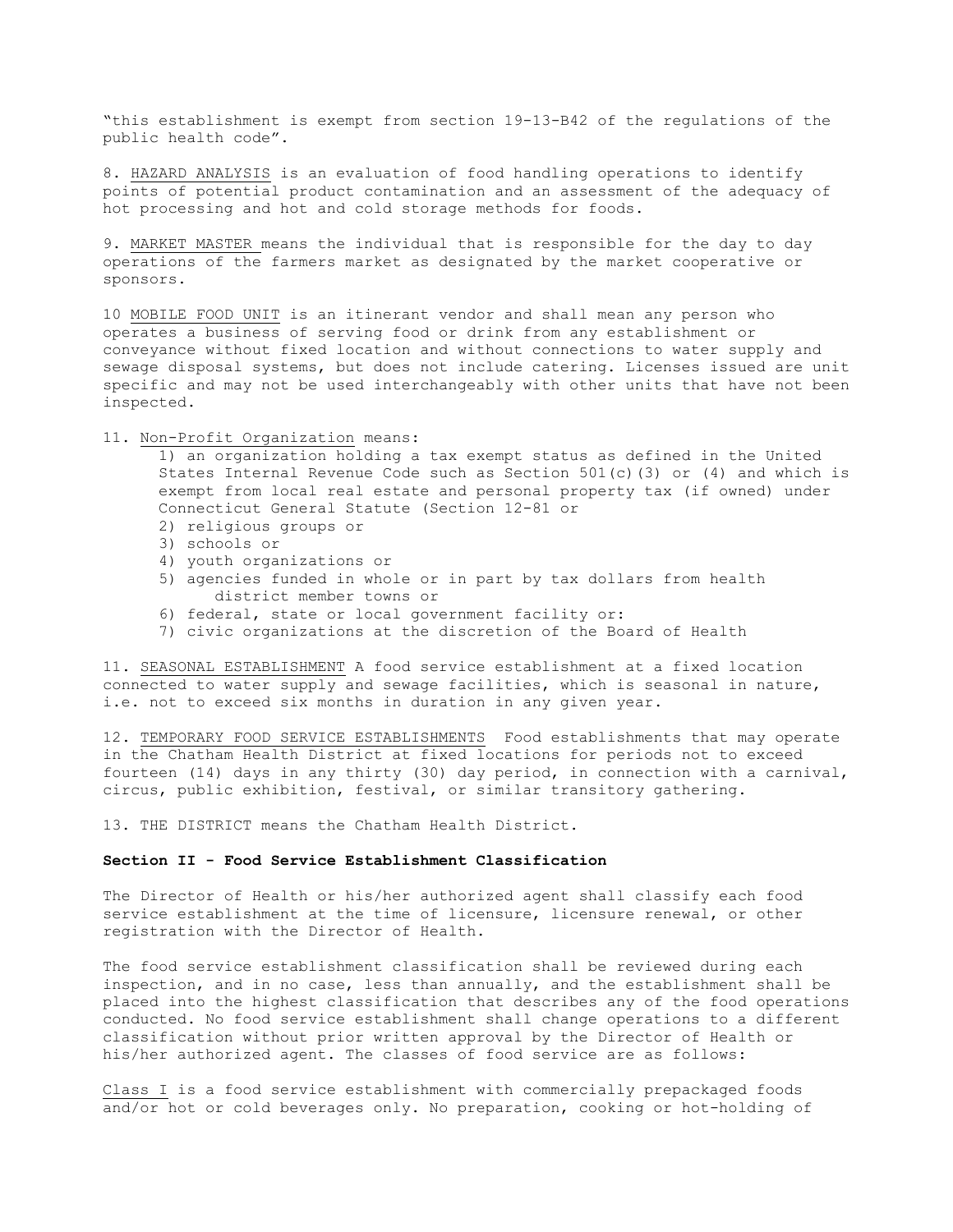potentially hazardous foods is included, except that commercially packaged precooked foods may be heated and served in the original package within four (4) hours.

Class II is a food service establishment using cold or ready-to-eat commercially processed food requiring no further heat treatment and/or hot or cold beverages. No cooking, heating or hot-holding of potentially hazardous foods is included, except that commercially packaged precooked foods may be heated and served in the original package within four (4) hours, and commercially precooked hot dogs, kielbasa and soups may be heated if transferred directly out of the original package and served within four (4)hours.

Class III is a food service establishment having on the premises exposed potentially hazardous foods that are prepared by hot processes and consumed by the public within four hours of preparation.

Class IV is a food service establishment having on the premises exposed potentially hazardous foods that are prepared by hot processes and held for more than four (4) hours prior to consumption by the public.

## **SECTION III. Licensing**

A) No person shall operate a food establishment who does not have a valid license issued to him/her by the Director of Health or by the authorized agent. Only a person who complies with the requirements of this regulation and the Public Health code of the State of Connecticut shall be entitled to receive or retain such a license. Food service licenses are not transferable between or to another owner(s) or principal operator. Change of ownership or principal operator(s) shall immediately cause a re-inspection and classification of the establishment together with an application for a new food service license and payment of appropriate fee. A valid license shall be posted prominently in plain view in every food establishment. Licenses for temporary food service establishments shall be issued for a period of time not to exceed fourteen (14) days in a 30 day period.

B) NEW LICENSE: Any person desiring to operate a food service establishment shall make a written application for a license on forms provided by the Chatham Health District. Such application shall include the name and address of the Owner, principal operator, and the designated Qualified Food Operator (QFO), the location and type of the proposed food service establishment, and the signature of all applicants. If the application is for a temporary food establishment or a seasonal establishment, it shall also include the date(s) of the proposed operation. Prior to approval of an application for license, the Director of Health or his/her authorized agent shall inspect the proposed food service establishment to determine compliance with the provisions of this regulation and the Connecticut Public Health Code. Following this inspection, payment of fee and a review that the proposed food service establishment complies with the requirements of this regulation and the Connecticut Public Health Code and any other applicable statutes, ordinances or rules and regulations, the Director of Health shall issue a license to the applicant.

C) LICENSE RENEWAL: All food service licenses shall expire on December 31st of each year and may be renewed by the same Owner or Operator for another year upon application, approval and payment of the annual fee. Licenses not renewed by February 15th of the following year shall be considered lapsed and expired and any subsequent application for renewal shall trigger re-inspection of the establishment. Seasonal food establishments must complete the license renewal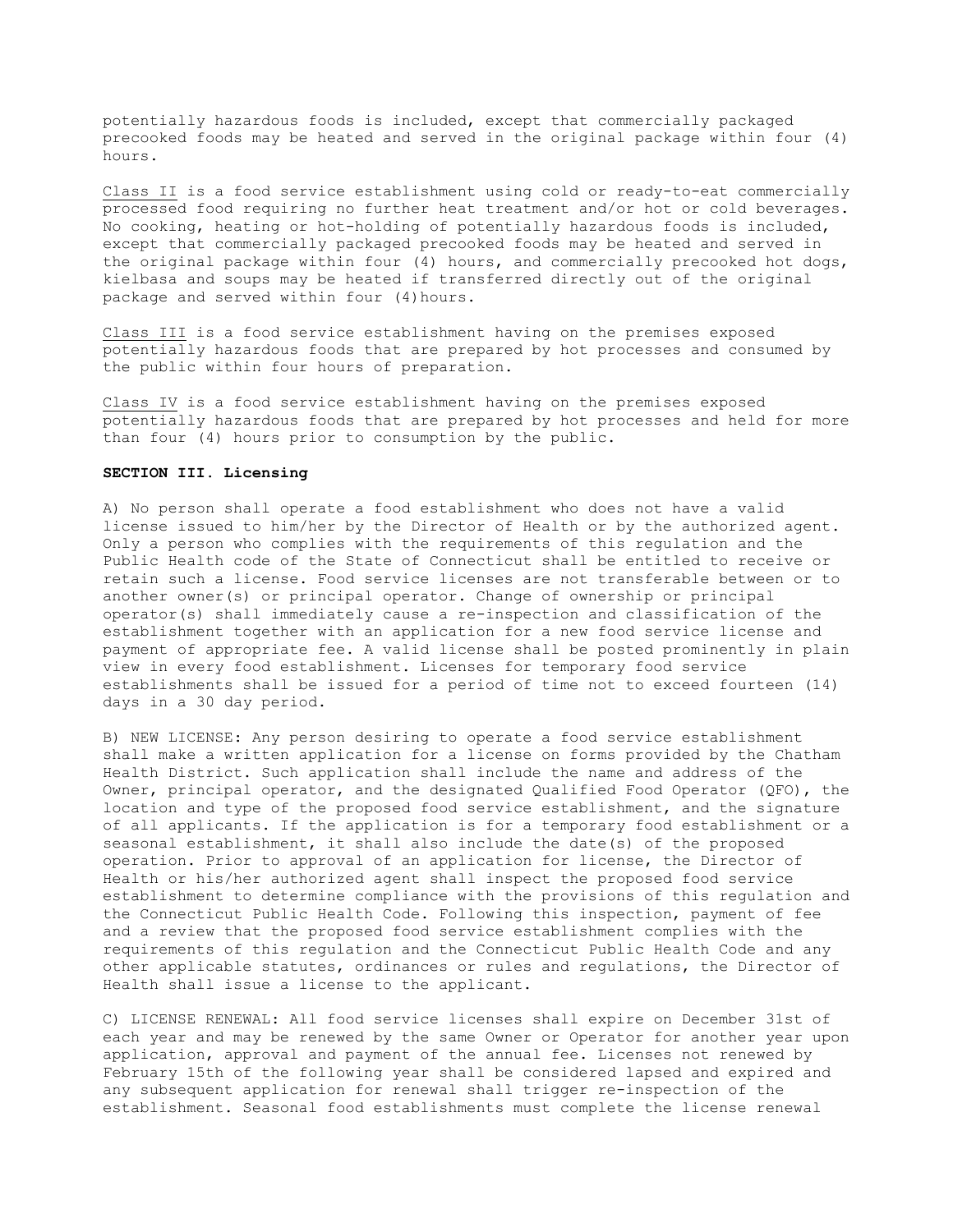procedure no less than forty-five (45) days prior to the scheduled annual opening of operations to the public.

D) TRANSFER OF LICENSE Licenses are not transferable. Previously noted food service inspection violations must be corrected prior to re-licensing and require d a pre-operational inspection prior to a new license being issued.

## E) LICENSE SUSPENSION:

1) The Director of Health may, without prior warning, notice, or hearing, suspend any license to 'operate a food establishment, if the license holder does not comply with requirements of this regulation or the Connecticut Public Health Code, or if the operation of the food service establishment otherwise constitutes a substantial hazard to public health, or for serious or repeated code violations, or for interference with the Director of Health or authorized agent in the performance of their duties. Interference with the Director of Health or authorized agent includes failure to allow the inspection to be conducted. Suspension is effective upon service of the written notice. When a license is suspended, food operation shall immediately cease.

2) Whenever a license is suspended, the license holder or person in charge shall be notified in writing that the license is, upon service of the notice, immediately suspended, and that an opportunity for an appeal is provided if a written request for an appeal is filed with the Director of Health by the license holder within 48 hours. If no request for an appeal is filed within 48 hours, the suspension becomes final. The Director of Health may end the suspension at any time if reasons for the suspension no longer exist.

F. REVOCATION OF LICENSE: The Director of Health may, after providing opportunity for an appeal, revoke a license for refusal to comply with an order of suspension or serious or repeated violations of any of the requirements of this regulation or of the Public Health Code of the State of Connecticut. Prior to revocation, the Director of Health shall notify the license holder or person in charge, in writing, of the reasons for which the license is subject to revocation, and that the license shall be revoked at the end of ten (10) days following service of such notice unless a request for an appeal is filed with the Director of Health by the license holder within 48 hours. If no request for an appeal filed within 48 hours, the revocation of the license becomes final.

G. REAPPLICATION FOR LICENSURE: Whenever a suspension or revocation of a license has become final, the holder of the suspended or revoked license may make written application for reinstatement of the license or for a new license. Such request for reinstatement license must contain a signed statement that the cited violations have been corrected. A license holder or establishment that has had its license revoked shall not be eligible for consideration for a new or renewed food establishment license until thirty (30) days have elapsed after the correction of all defects and violations noted in prior inspection reports and notices of violations.

## **SECTION IV. Qualified Food Operator (QFO) Required**

Each person owning, operating or managing a food service establishment designated as Class III or Class IV shall be a qualified food operator (QFO) or shall employ on-site a qualified food operator who is in a supervisory position at said establishment. QFOs designation shall be valid until the date of expiration on the certificate issued by the State of Connecticut Department of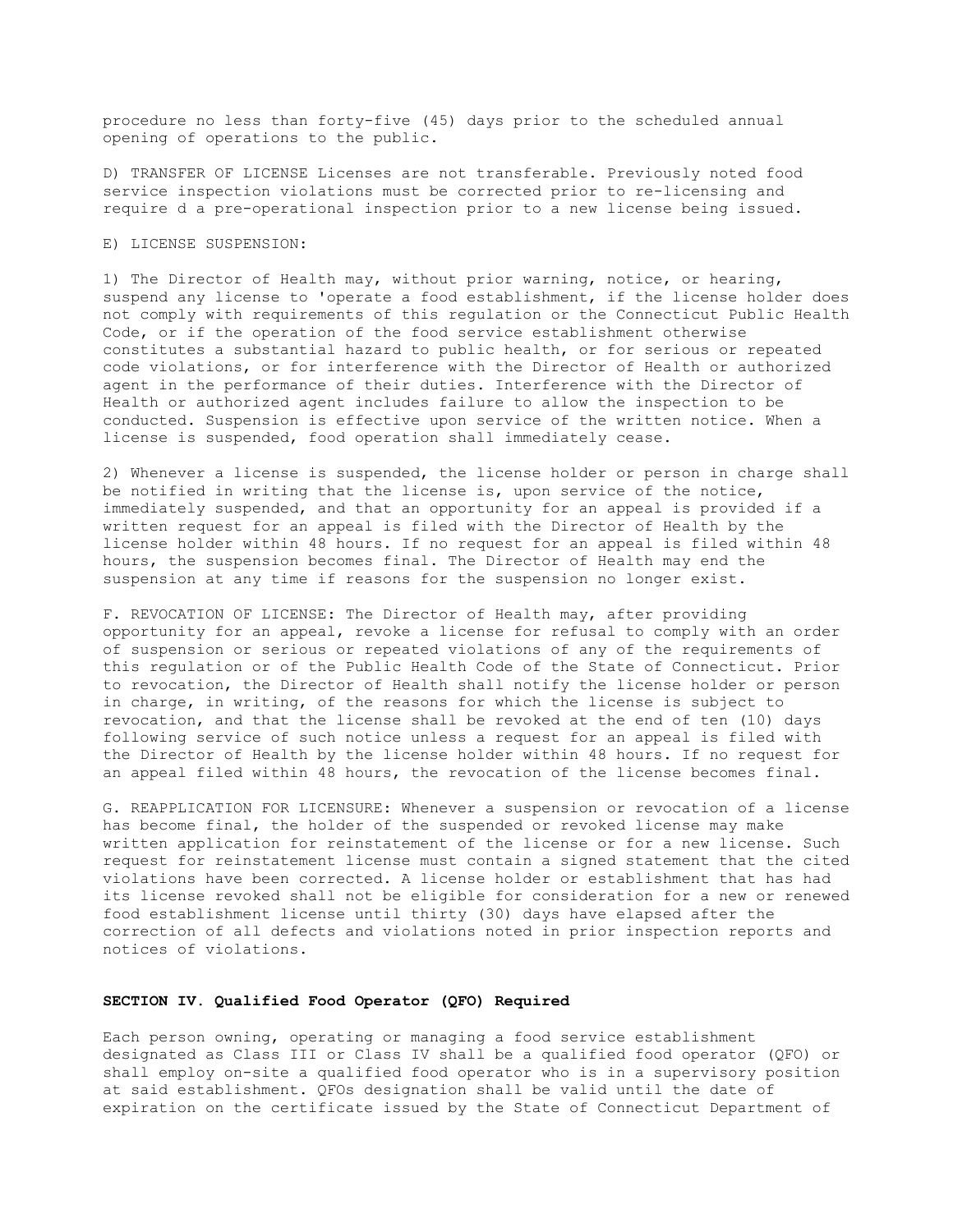Public Health approved testing organization. Except for sole proprietors, at least one designated alternate must be named and employed by said establishment. A QFO or designated alternate must be present during all hours of operation.

Documentation for said QFO shall be maintained on file at the food service establishment and provided to the local Director of Health or his/her authorized agent on request. Whenever the qualified food operator terminates employment, is terminated or is transferred, the person owning, operating or managing the food service establishment shall immediately notify the Chatham Health District in writing. A replacement qualified food operator shall be employed within thirty (30) days from the date of termination or transfer of the qualified food operator. Exempt from this QFO requirement (but not from other food service regulations) are temporary food service establishments and special events sponsored by non-profit civic organizations such as, but hot limited to, school sporting events, little league food booths, church suppers, and fairs.

#### **SECTION V. Inspections of food service establishments**

A. Introduction - All food service establishments shall be inspected by the Director of Health, Registered Sanitarian, or an authorized agent of the director of health. Such authorized inspectors from the Chatham Health District or State of Connecticut Department of Public Health shall be permitted to enter, at any time the facility is open, any food service establishment for the purpose of making inspections to determine compliance with this section and the Connecticut public health codes. All food service establishments are in four classes, as designated by the Connecticut public health code, including socalled temporary, mobile food unit (itinerant vendor), seasonal and caterer.

Class I food service establishments shall be inspected at intervals not to exceed three hundred and sixty (360) days.

Class II service establishments shall be inspected at intervals not to exceed one hundred and eighty (180) days.

Class III food service establishments shall be inspected at intervals not to exceed one hundred and twenty (120) days.

Class IV food service establishments shall be inspected at intervals not to exceed ninety (90) days, except that an interval not to exceed one hundred and twenty days may be allowed where one (1) of the annual inspections is a hazard analysis inspection.

C. Temporary food service establishments, mobile food unit (itinerant vendors), and mobile caterers (not to exceed fourteen {14} business days of operation in any thirty {30} day period) shall be licensed and inspected at the start of each term of business; said operator, mobile food unit (itinerant vendors) and caterers must present verification of licensure and inspection from their town of origin as well as meeting all Chatham Health District and Town codes and regulations. Temporary food service licenses for Class III and IV establishments shall require **Temporary Food Service Training** provided by the District or other approved provider.

1. Farmers markets are temporary food service events. Certified Farmers Markets require a permit from the District for a Market Master who shall keep an inventory of all registrants with food service operations at the market and provide that list to the District. The Market Master shall maintain a copy of all food service licenses issued by the District for the market.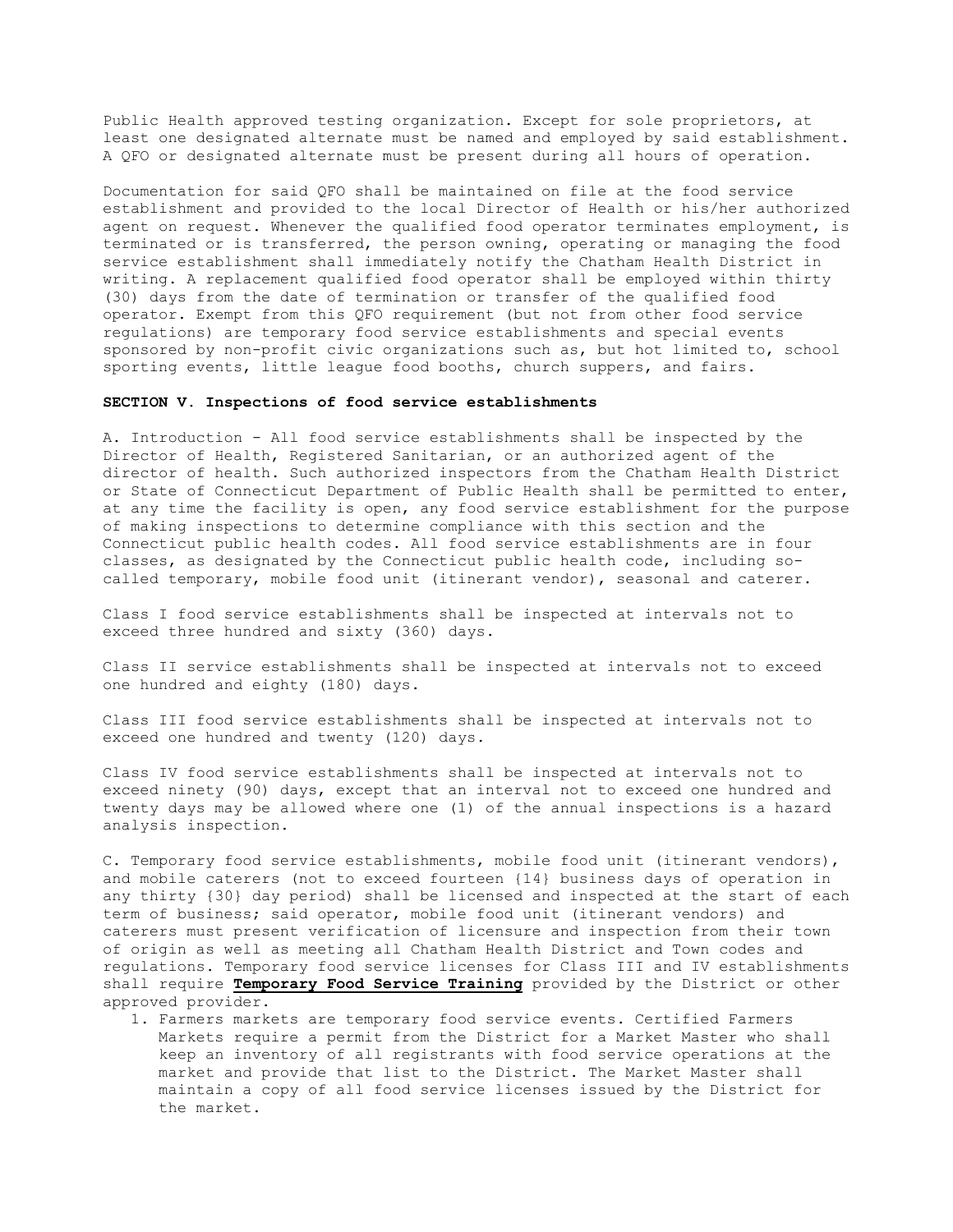2. Food service operators at a farmers market shall apply for a temporary food service license valid for no more than 14 days in any given month that may be automatically renewed April through October upon request by the Market Master. A food service license is required except where exempt by law.

D. Enforcement and Re-inspections: All inspections shall be conducted according to the regulations and procedures as stipulated in the Connecticut Food Protection Codes. Every food service establishment shall maintain a rating score of eighty (80) or higher and shall not have one (1) or more four (4) demerit point items in violation, regardless of the total rating score. If the establishment fails this stipulation, the Director of Health or his/her authorized agent shall order correction of the items in violation within two (2) weeks. After two weeks, the Director of Health or his/her authorized agent shall make a re-inspection, and if at the time of re-inspection the rating score is below eighty (80) or there is one or more four (4) demerit point items, the Director of Health shall take immediate steps to have the food service establishment closed.

E. Unsanitary conditions: If there are unsanitary or other conditions in the operation of a food service establishment which, in the judgement of the Director of Health, constitute an immediate and substantial hazard to the public health, he/she may immediately issue a written notice to the permit holder or operator citing such conditions, specifying the corrective action to be taken, and the time period within which such action shall be taken, and if deemed necessary, ordering immediate correction. If correction is not made in the stated time, a written order shall be issued to close the food service establishment.

## F. Hearings and Appeals

1) HEARINGS: An Owner or Operator may request a hearing to appeal an order for license suspension or revocation. The hearing provided for in this ordinance shall be conducted by the Director of Health at a time and place designated by the Director of Health. Based upon the recorded evidence of such hearing, the Director of Health shall make a final finding, and may vacate, modify or affirm any notice or order considered in the appeal. A written report of the hearing decision shall be furnished to the license holder by the Director of Health.

2) APPEALS: The owner or operator of an establishment who is aggrieved by such action of the Director of Health may, within 48 hours after the making of such decision, appeal to the CT Commissioner of Public Health who shall thereupon immediately notify the authority from whose order the appeal was taken and examine the merits of such case and may vacate, modify, or affirm such action. The appeal to the Commissioner must be delivered by hand or by mail to the office of the Commissioner within the forty-eight (48) hours or a telephone call must be made to the office of the Commissioner within forty-eight (48) hours with notification of the intent to appeal, followed by a letter of appeal.

# **SECTION VI. Fees**

At the time of licensure or other registration with the Director of Health, or at the time of annual license renewal, all food service establishments shall pay an annual fee to the Chatham Health District. Fees for renewal of annual licensure shall be paid and delivered to the district health office on or before February 15th of each year. Unpaid fees shall cause the food service license to immediately expire. Licenses not renewed by February 15<sup>th</sup> of each year will be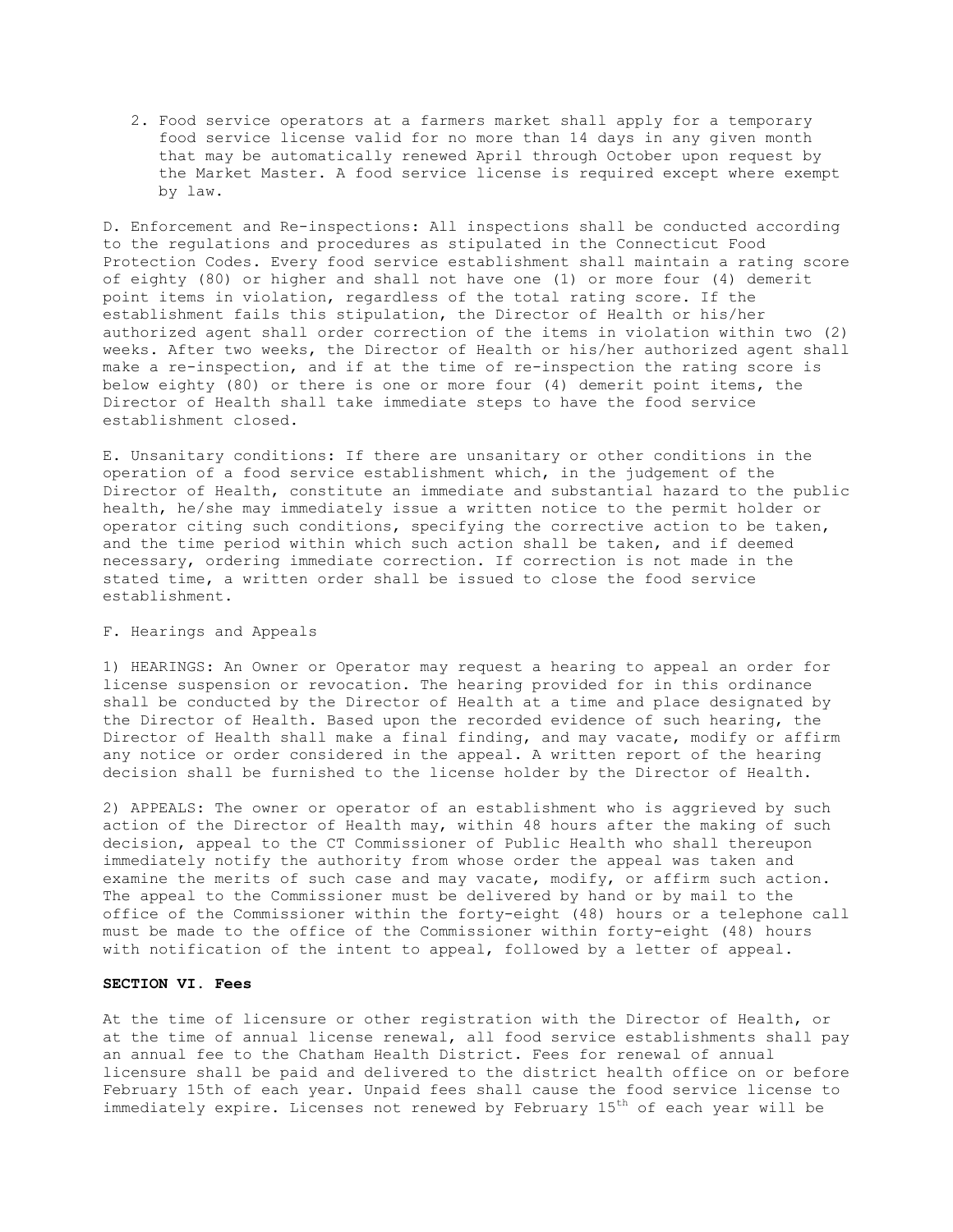subject to a fee of an additional 50% of the normal licensure fee. The fee schedule is reviewed and approved annually by the Chatham Board of Health. A re-inspection fee may be imposed after failing two consecutive inspections. The imposition of a re-inspection fee or its payment shall not be deemed to excuse any violation found pursuant to this chapter or to prevent the imposition of any penalty prescribed by the ordinance or other provision of law.

## **SECTION VII. Submission of Plans/Upgrading Existing Facilities**

Whenever a food establishment is constructed or remodeled, and whenever an existing structure is converted to use as food establishment, or when a change is made in the menu requiring a change in equipment or operation of an existing food establishment, properly prepared plans and specifications for such construction, remodeling, alteration or change shall be submitted to the Director of Health, or authorized agent for review and approval before construction, remodeling or alteration is begun. The plans shall indicate the proposed layout, construction materials, arrangement of work and storage areas, location, size, model and type of fixed or movable equipment and facilities which must be NSF approved or its' equal. The menu, service expectations and any other information necessary to evaluate the proposed construction or alteration may be required for submission and evaluation.

The Director of Health or authorized agent shall approve the plans and specifications if they meet the requirements of this ordinance and the Connecticut Public Health Codes. No food service establishment shall be constructed, remodeled or altered except in accordance with plans and specifications approved by the Director of Health or authorized agent. Upon change of ownership of existing food service establishments, upgrading of present facilities and equipment as deemed appropriate for effective maintenance and satisfactory operation may be required by the Director of Health or his/her authorized agent.

PRE-OPERATIONAL INSPECTIONS: Whenever plans and specifications are required by this ordinance to be submitted to the Director of Health or authorized agent, the Director of Health or his authorized agent shall inspect the food establishment as may be necessary prior to its beginning operation to determine compliance with the approved plans and specifications, and with the requirements of this Regulation and the Public Health Code of the State of Connecticut.

#### **SECTION VIII - Examination and Condemnation of Food**

Food may be examined by the Director of Health or authorized agent as often as necessary for enforcement of this regulation or the Public Health Code of the State of Connecticut. The Director of Health or authorized agent may condemn food, or other related substances which have been subjected to fire, smoke, flooding, sewage contamination, loss of refrigeration, improper temperature requirements for potentially hazardous foods or other serious mistreatment. An itemized list as required by the Director of Health or authorized agent of such destroyed items is to be kept on record, a copy of which shall be made available to the license holder upon request.

The Director of Health or authorized agent without prior written notice may at their discretion place a hold order on any food which he/she believes is in violation of the Public Health Code of the State of Connecticut or any section of this ordinance. Confirmation of such action shall be by written notice to the, license holder by means of an inspection report or notice of violation or